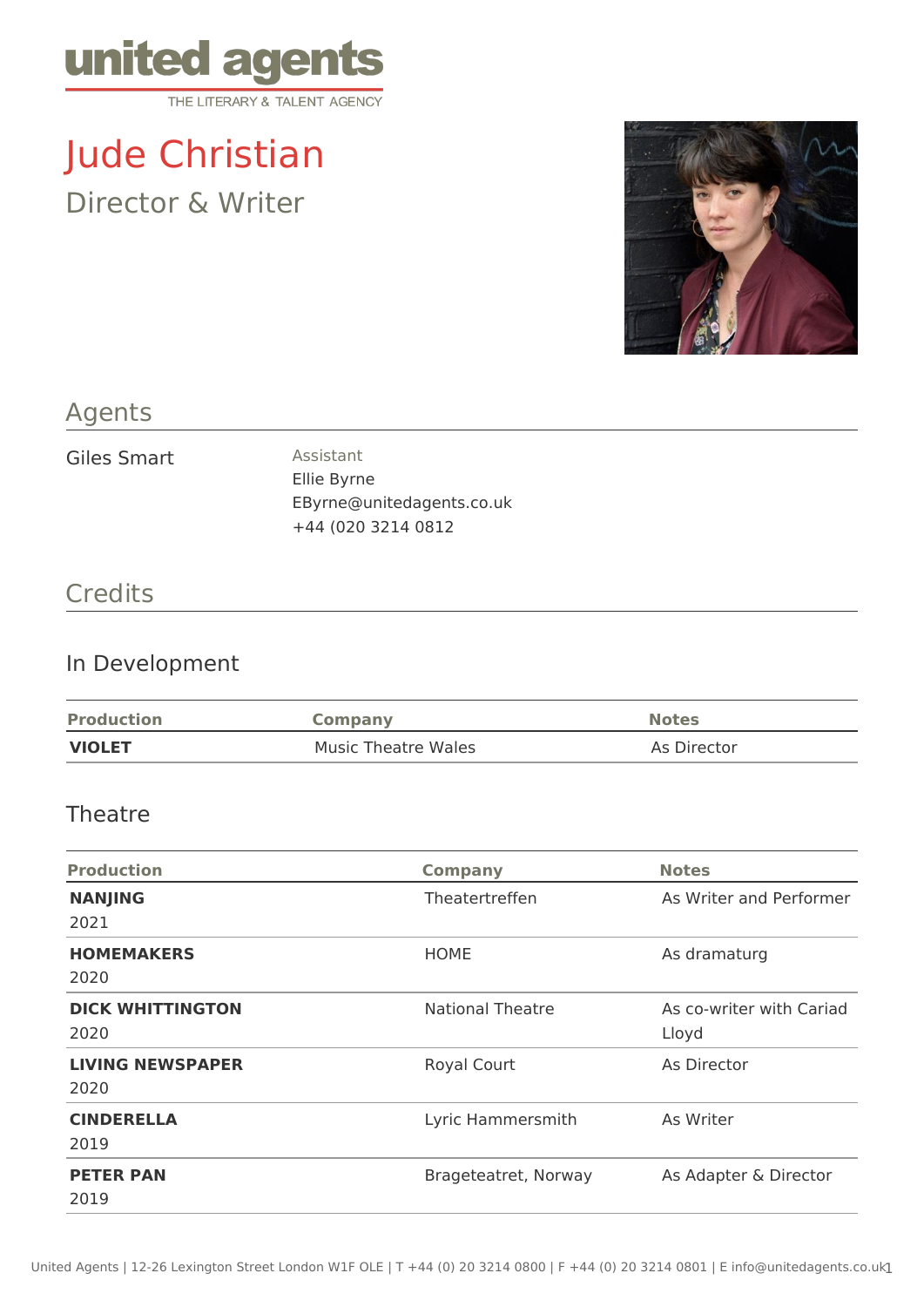| Production                                                                                                   | Company                                                                     | Notes                                                                                    |
|--------------------------------------------------------------------------------------------------------------|-----------------------------------------------------------------------------|------------------------------------------------------------------------------------------|
| <b>DOCTOR FAUSTUS</b><br>2018 - 2019                                                                         | Shakespeare's Globe ASsaDhramaturg<br>Wanamaker PlayhouseDirector: Paulette | Randall                                                                                  |
| DARK NIGHT OF THE SOUL<br>2018 - 2019                                                                        | Shakespeare's Globe ASsaDnirector<br>Wanamaker Playhouse)                   |                                                                                          |
| DICK WHITTINGTON<br>$2018 - 2019$                                                                            | Lyric Hammersmith                                                           | Co-writer with Cariad<br>Lloyd and as Director                                           |
| OTHELLOMACBETH<br>2018                                                                                       | Lyric Hammersmith                                                           | As director                                                                              |
| NANJING<br>2018                                                                                              | Shakespeare's Globe As writer and                                           | performer. Part of<br>Refugee Week                                                       |
| THREE SISTERS<br>2018                                                                                        | Rash Dash / Royal ExAbsalD gæmaturg<br>Studio, Manchester                   |                                                                                          |
| <b>TRUST</b><br>2018                                                                                         |                                                                             | Gate Theatre, LondonDirected & Performed<br>by Jude Christian<br>Written by Falk Richter |
| MY MUM'S A TWAT<br>2018                                                                                      | Royal Court                                                                 | By Anoushka Warden<br>Co-directed with Vicky<br>Featherstone                             |
| JACK AND THE BEANSTALK<br>2017                                                                               | Lyric Hammersmith                                                           | As Co-Director                                                                           |
| THE SEAGULL<br>2017                                                                                          | Lyric Hammersmith                                                           | As Associate                                                                             |
| PARLIAMENT SQUARE<br>2017                                                                                    | Royal Exchange / BusBy James Fritz                                          |                                                                                          |
| <b>BODIES</b><br>2017                                                                                        | Royal Court                                                                 | By Vivienne Franzmann                                                                    |
| THE PATH<br>2016                                                                                             | High Tide Festival Various writers                                          |                                                                                          |
| SPLIT/MIXED<br>2016                                                                                          | Summerhall                                                                  | By Ery Nzaramba                                                                          |
| <b>BLUE</b><br>2016                                                                                          |                                                                             | RWCMD / Gate TheatrBy Joe Ward Munrow                                                    |
| LELA & CO.<br>2015                                                                                           | Royal Court                                                                 | By Cordelia Lynn                                                                         |
| I'D RATHER GOYA ROBBED ME OBFodMnY Arts, Portland) By Rodrigo García<br>SLEEP THAN SOME OTHER S.O.B.<br>2015 |                                                                             |                                                                                          |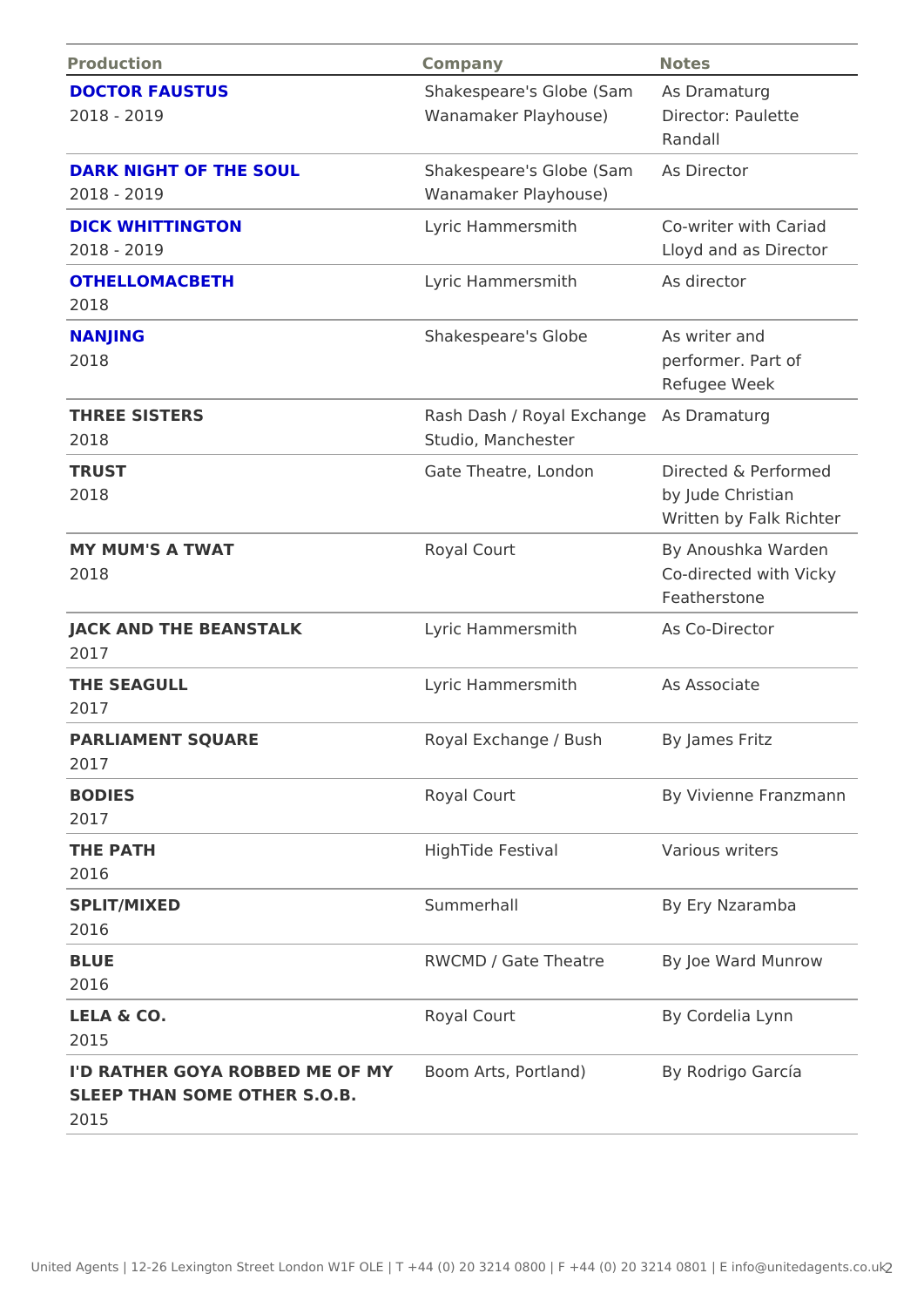| <b>Production</b>                                                                                            | <b>Company</b>                                                        | <b>Notes</b>                                                       |
|--------------------------------------------------------------------------------------------------------------|-----------------------------------------------------------------------|--------------------------------------------------------------------|
| <b>HOW DO YOU EAT AN ELEPHANT?</b><br><b>BWYTA ELIFFANT, SUT MAE GWNEUD</b><br><b>HYNNY DWEDWCH?</b><br>2014 | National Youth Theatre of<br>Wales: Aberystwyth Arts<br>Centre & Tour | Devised                                                            |
| <b>HAPPY</b><br>2014                                                                                         | Pentabus                                                              | <b>By Cara Squires</b>                                             |
| <b>THE MUSHROOM</b><br>2014                                                                                  | Pentabus                                                              | By Jade Edwards                                                    |
| <b>PUNK ROCK</b><br>2014                                                                                     | <b>RADA</b>                                                           | By Simon Stephens                                                  |
| <b>I'D RATHER GOYA ROBBED ME OF MY</b><br><b>SLEEP THAN SOME OTHER ARSEHOLE</b><br>2014                      | <b>Gate Theatre</b>                                                   | By Rodrigo García                                                  |
| <b>BALANSERA</b><br>2013                                                                                     | Remix Gold (Poole<br>Lighthouse)                                      | Circus play devised<br>with integrated youth<br>theatre            |
| <b>SONATA MOVEMENTS</b><br>2012                                                                              | <b>Concert Theatre (Blue</b><br>Elephant)                             |                                                                    |
| <b>MY ROMANTIC HISTORY</b><br>2011                                                                           | <b>English Theatre Berlin</b>                                         | By DC Jackson                                                      |
| <b>LAST EASTER</b><br>2010                                                                                   | <b>RADA</b>                                                           | By Bryony Lavery<br>Graduate production<br>for MA directing course |
| <b>ASSOCIATE DIRECTING</b>                                                                                   |                                                                       |                                                                    |
| THE DARKEST CORNERS<br>2017                                                                                  | Rashdash / Transform<br>Festival                                      |                                                                    |
| <b>ALADDIN</b><br>2016                                                                                       | Lyric Hammersmith                                                     | Dir. Ellen McDougall                                               |
| <b>SHOPPING AND FUCKING</b><br>2016                                                                          | Lyric Hammersmith                                                     | Dir. Sean Holmes                                                   |
| <b>CARMEN DISRUPTION</b><br>2015                                                                             | Almeida                                                               | Dir. Michael Longhurst                                             |

### Opera

| <b>Production</b>                              | <b>Company</b>                                                                  | <b>Notes</b>                         |
|------------------------------------------------|---------------------------------------------------------------------------------|--------------------------------------|
| THE LOST THING<br>2019                         | Candoco; Royal Opera House                                                      | By by Shaun Tan<br>Jude as Dramaturg |
| <b>HIDDEN IN PLAIN</b><br><b>SIGHT</b><br>2015 | Académie du Festival d'Aix-en-Provence, in<br>association with Opera Lab Berlin |                                      |